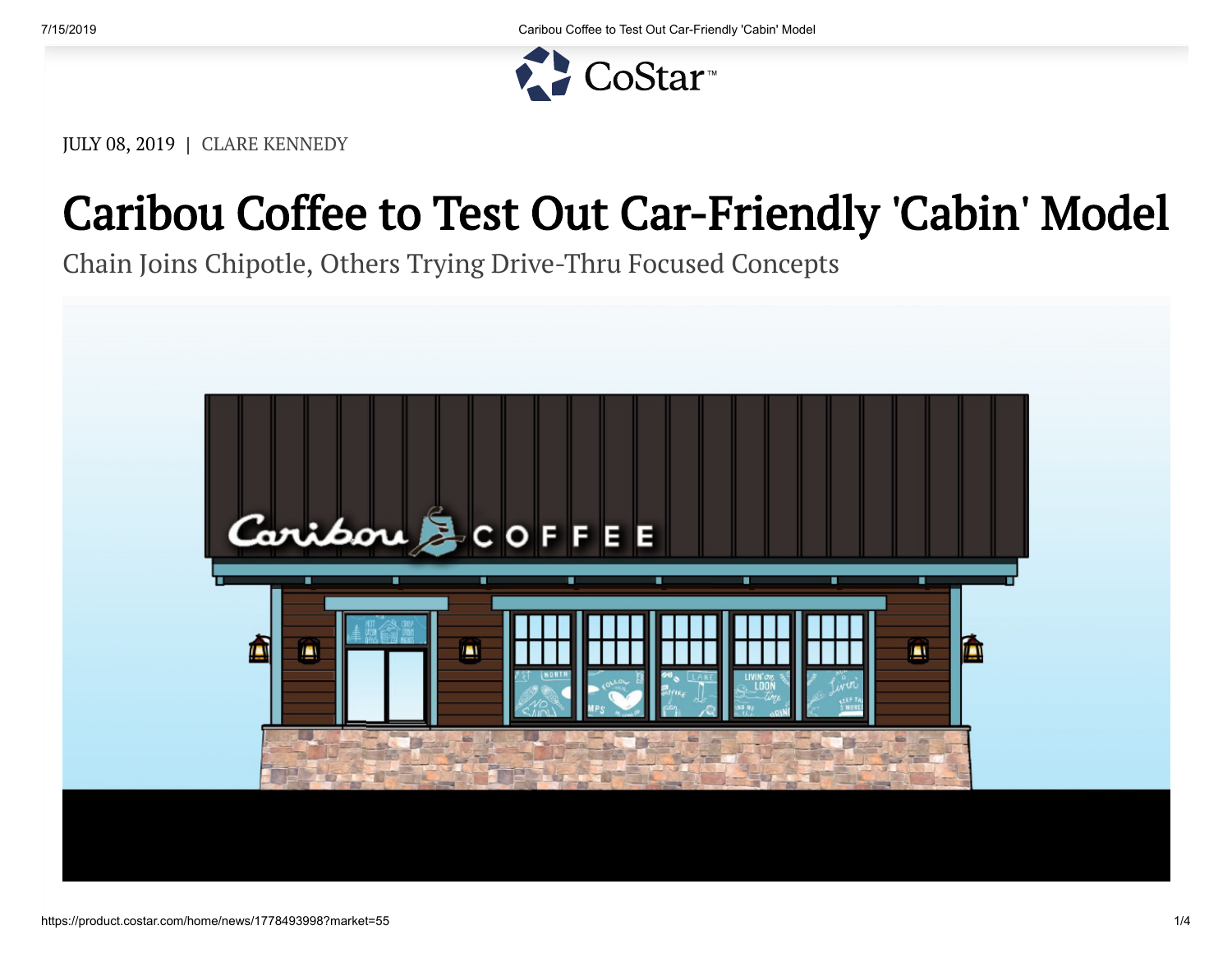Caribou Coffee's drive-thru "cabin" planned to be 550 square feet in size and have no inside seating outside Minneapolis. Photo: City of Burnsville

The North Woods-themed coffee chain Caribou Coffee is piloting a drive-thru only concept in Minneapolis' south suburbs, a reflection of the growing trend toward on-thego food and drink service nationwide.

Unlike Caribou's existing locations, which typically have deep, leather-bound chairs in front of a roaring fireplace, the proposed 550-square-foot "cabin" would have no interior seating, though it may have a small outdoor patio with 16 or so seats, according to a development application on file with the city of [Burnsville,](https://product.costar.com/Market/#/search/detail/submarket/USA/type/0/property/6/geography/2836/slice/all) a city of about  $61,000$  that sits 17 miles directly south of downtown Minneapolis.

The new Caribou Cabin in Burnsville is designed to go up on a two-acre spot at 2351 County Road 42 W., which is the primary commercial corridor in Dakota County. Another pilot store is planned for the small town of Jordan, an exurb with about 5,500 people, that is about 40 miles south and west of the Twin Cities' urban core. It would stand at 225 Triangle Lane, just off Highway 169, a major route for daily commuters.

The proposals in both cities were submitted by Eden Prairie-based Interstate Development Corp. and have been approved by their respective city governments.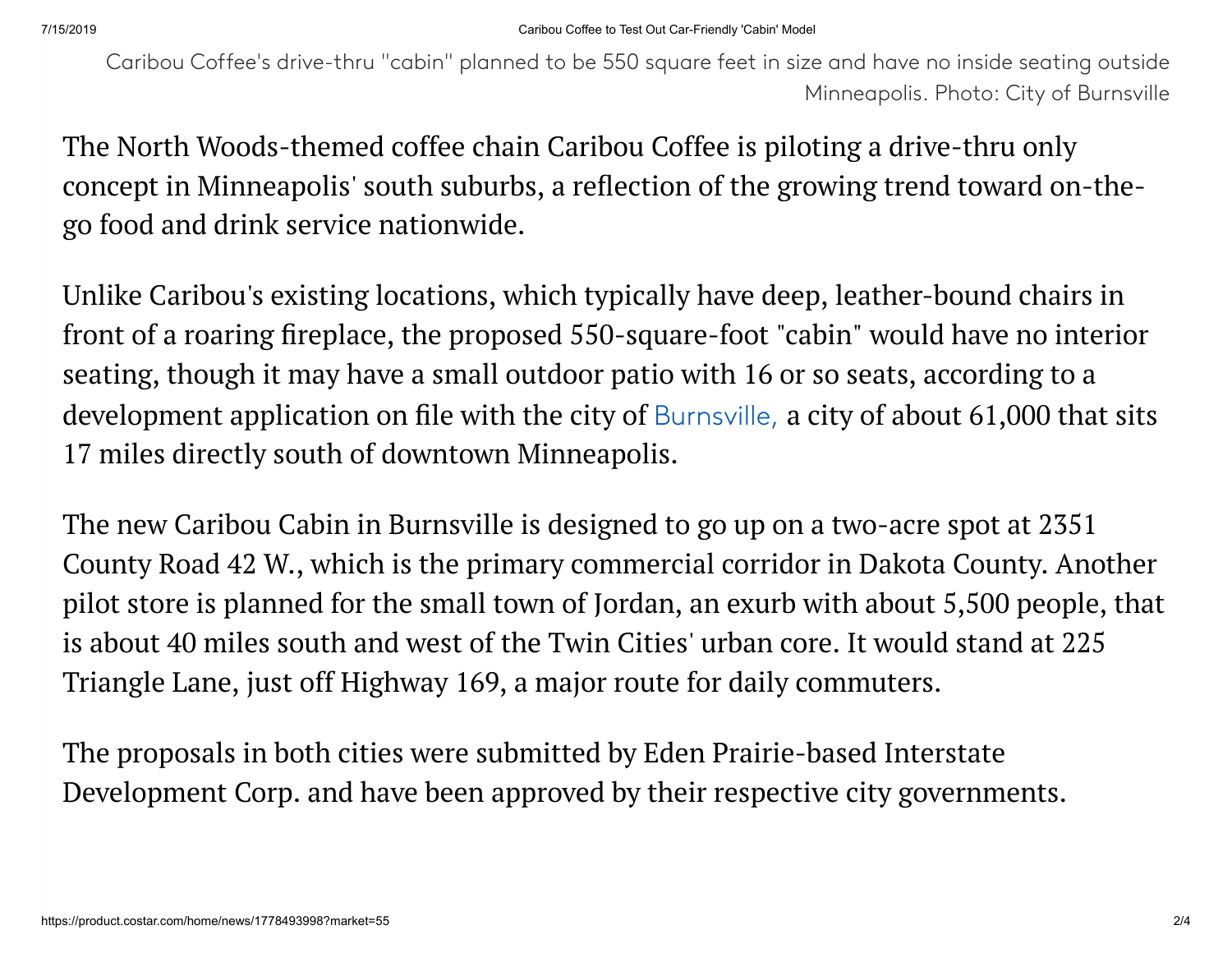Though the biggest city in its home market, Minneapolis, is [poised to ban drive-thrus](https://product.costar.com/home/news/75240363) altogether, Caribou is in good company. Many national food and drink retailers are [moving to the drive-thru only format,](https://product.costar.com/home/news/577085300) including Caribou's Seattle-based rival Starbucks as well as other [brands that were previously sit-down only,](https://product.costar.com/home/news/1078807994) such as Chipotle and Panera Bread. The trend is being driven by consumers who are largely moving away from using dining rooms in national chains in favor of pick-up and delivery.

This is the second new Caribou model that is being road tested at the moment. In April, the company unveiled a new store in another Minneapolis suburb, Edina, that kept the inside seating but had a new layout and a new food and drink menu, including ice cream, according to the fast food trade publication QSR.

Caribou Coffee was founded in the Twin Cities 1992. In 2012, it was acquired by the Luxembourg-based giant JAB Holding Co. At the time, it was a national chain with more than 600 locations in 22 states as well as Washington D.C. and 10 international markets, and was second in size only to Starbucks.

It has since lost ground, both in terms of physical locations and domestic market share, and is now one of an ever-increasing number of U.S. breakfast and coffee businesses that JAB has in its stable, including Peet's Coffee, Krispy Kreme, Panera, Pret a Manger and Einstein Bagels, among others. In addition to having a large portfolio of food and drink businesses, JAB also owns a long list of household name brands in fashion, cosmetics,